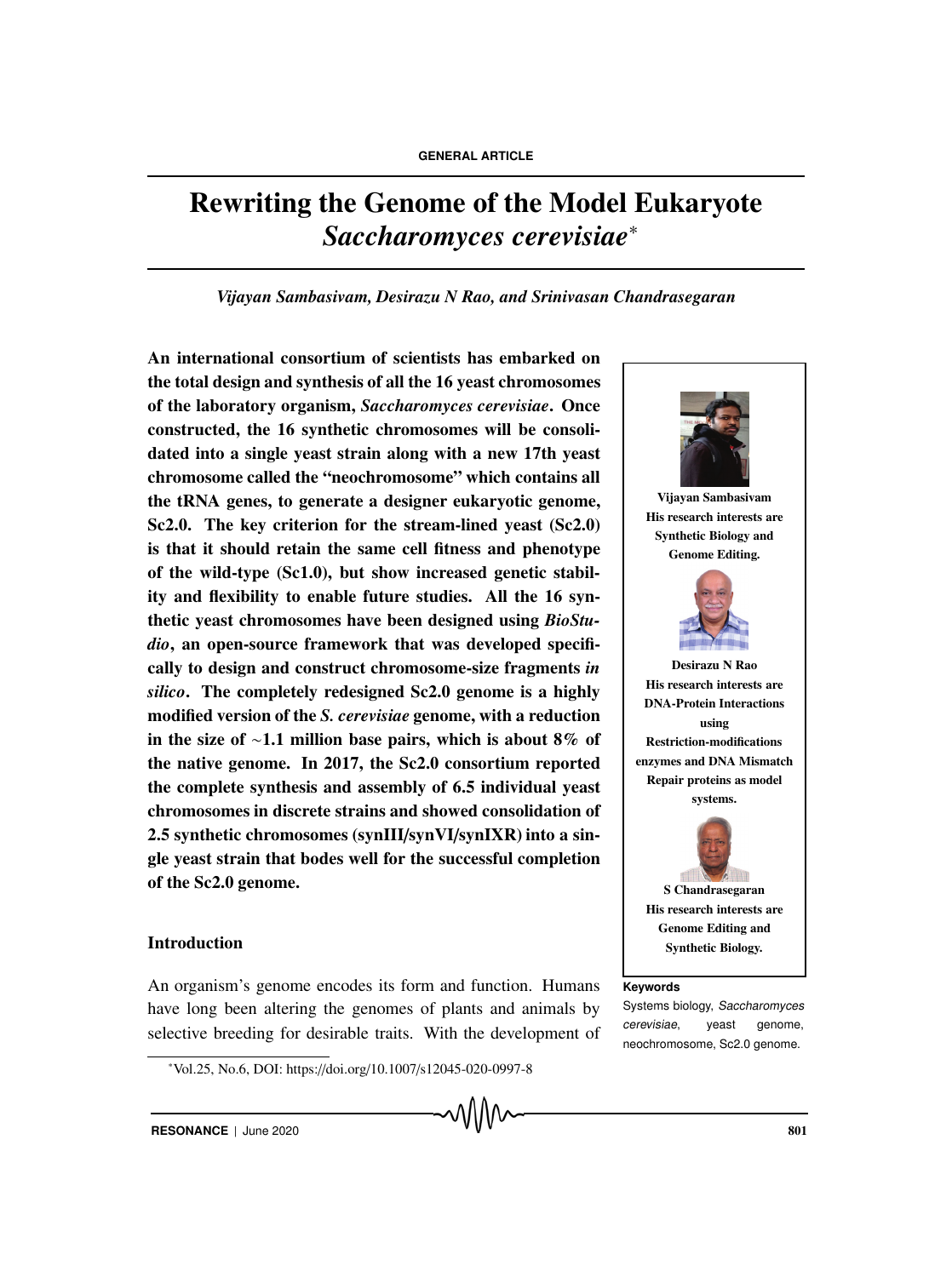recombinant technology and molecular biology, scientists have successfully manipulated the genomes of organisms by transferring useful traits (genes) from one to another for beneficial purposes. Thus, genetic engineering has enabled scientists to speed up the process of developing new breeds of plants and animals.

With recent advances in DNA synthesis technology and the advent of powerful computers, scientists have attained the capability to design and synthesize genes from scratch. This new discipline, called synthetic biology, combines the principles of engineering and biology and has enabled scientists to use computers and chemicals to design organisms with novel functions, by first altering the genetic code *in silico* and then synthesizing and incorporating the designed genes into the genome of cells, to produce, for example, biofuels and pharmaceutical drugs. Synthetic biology can thus be defined as 'the design and construction of novel artificial biological pathways, organisms or devices, or the redesign of existing natural biological systems'. Synthetic biology combines the chemical synthesis of DNA with growing knowledge of genomics to enable researchers to quickly manufacture catalogued DNA sequences and assemble them into new biological pathways and novel genomes.

Scientists have approached synthetic biology broadly in two ways: (1) the top-down approach; and (2) the bottom-up approach. The former uses metabolic and genetic engineering to impart new functions to living cells, while the latter creates new biological systems *in vitro* by bringing together all non-living biomolecular components that lead to the creation of an artificial cell. The top-down approach has been used to (1) build novel biological systems; (2) develop new protein design for production, and (3) metabolic pathways to synthesize natural products and pharmaceuticals that require multiple steps, including all essential enzymes needed for producing the secondary metabolites. The bottomup approach uses synthetic genomics to design and construct artificial living systems of bacteria and model eukaryotes.

With recent advances in DNA synthesis technology and the advent of powerful computers, scientists have attained the capability to design and synthesize genes from scratch.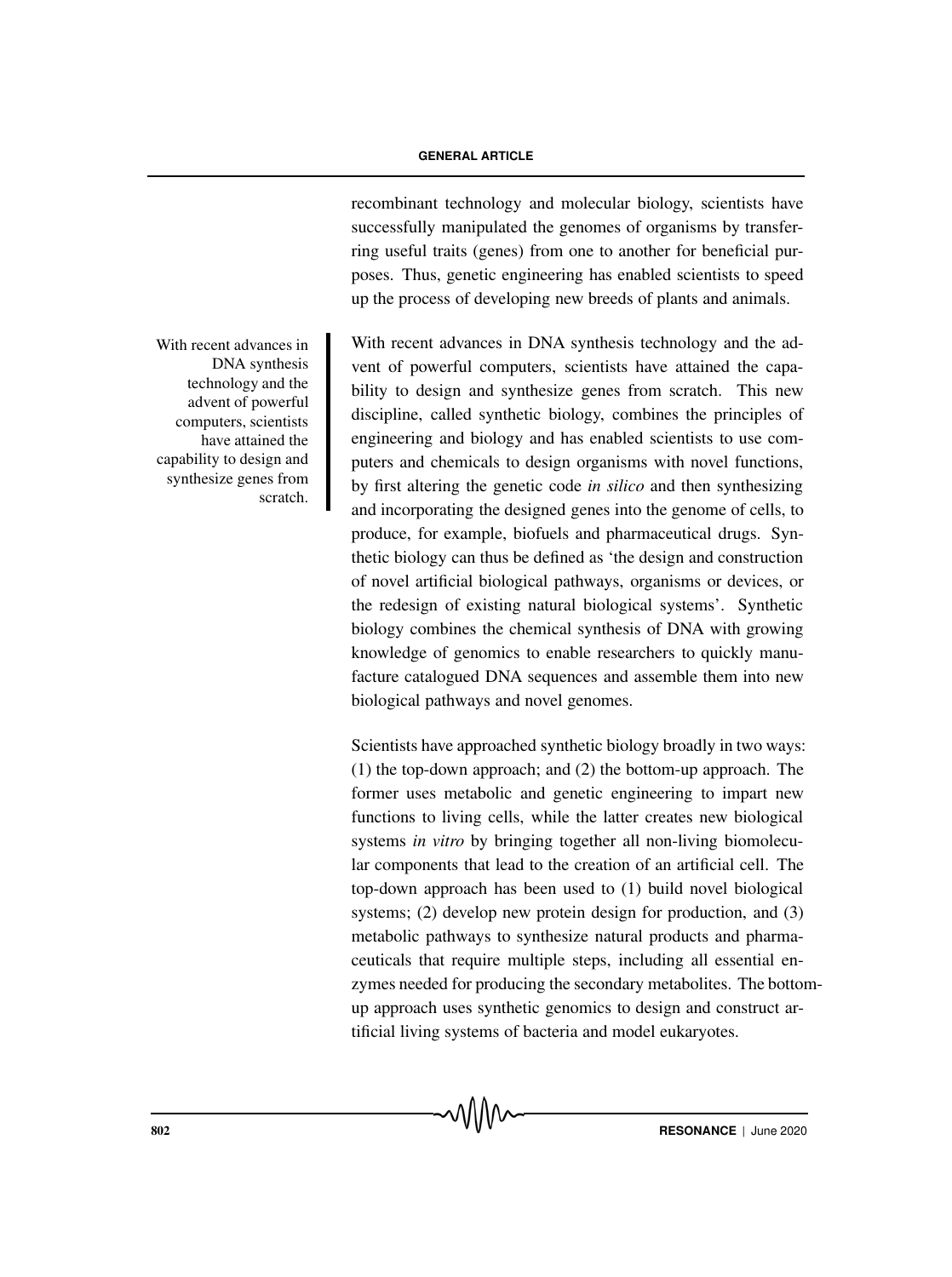The first breakthrough in DNA synthesis came from Khorana's lab in the 1970s, with the creation of the alanine transfer RNA (tRNA) gene from nucleotides [1]. Subsequent advances in DNA synthesis technology and lower cost of DNA synthesis have enabled the construction of viral and bacterial genomes from oligonucleotides [2]. In 2014, the total synthesis of the first functional designer synthetic eukaryotic (yeast) chromosome, was reported by Chandrasegaran's lab in collaboration with Jef Boeke's lab at the Johns Hopkins University (JHU) [3]. Since then, an international team of scientists (led by Jef Boeke), have embarked on the creation of a designer yeast genome, Sc2.0.

Why create a synthetic yeast genome? Yeasts are economically important microorganisms in the baking and brewing industry. They are also used extensively in the pharmaceutical industry to produce many important drugs. At least 1500 different yeast At least 1500 different species have been identified, and several of their genomes have been sequenced [4]. *S. cerevisiae* strain, S288C, which is used extensively in laboratory research, was the first eukaryote organism whose complete genome was deciphered [5]. Its genome is ∼12 Mb in size, distributed among 16 linear chromosomes of different lengths. We possess extensive knowledge of yeast physiology, metabolic networks and pathways, as well as, horizontal gene transfers that are readily available. The availability of yeast genome sequences makes *S. cerevisiae* an excellent model eukaryote for designing and constructing a synthetic genome [4, 6].

## Sc2.0 Project

The original idea to design and synthesize a eukaryotic chromosome (*Figure* 1) was conceived by Chandrasegaran and Jef Boeke in 2005 at JHU, USA. The initial proof-of-principle experiments were performed in Chandrasegaran's lab, by replacing ∼30 kb wild-type segment of yeast with the corresponding designed synthetic segment. By 2007, the research on synthetic yeast chromosomes had morphed into an ambitious project aiming to rewrite the *S. cerevisiae* genome (Sc1.0) into a designer synthetic yeast yeast species have been identified, and several of their genomes have been sequenced. *S. cerevisiae* strain, S288C, which is used extensively in laboratory research, was the first eukaryote organism whose complete genome was deciphered.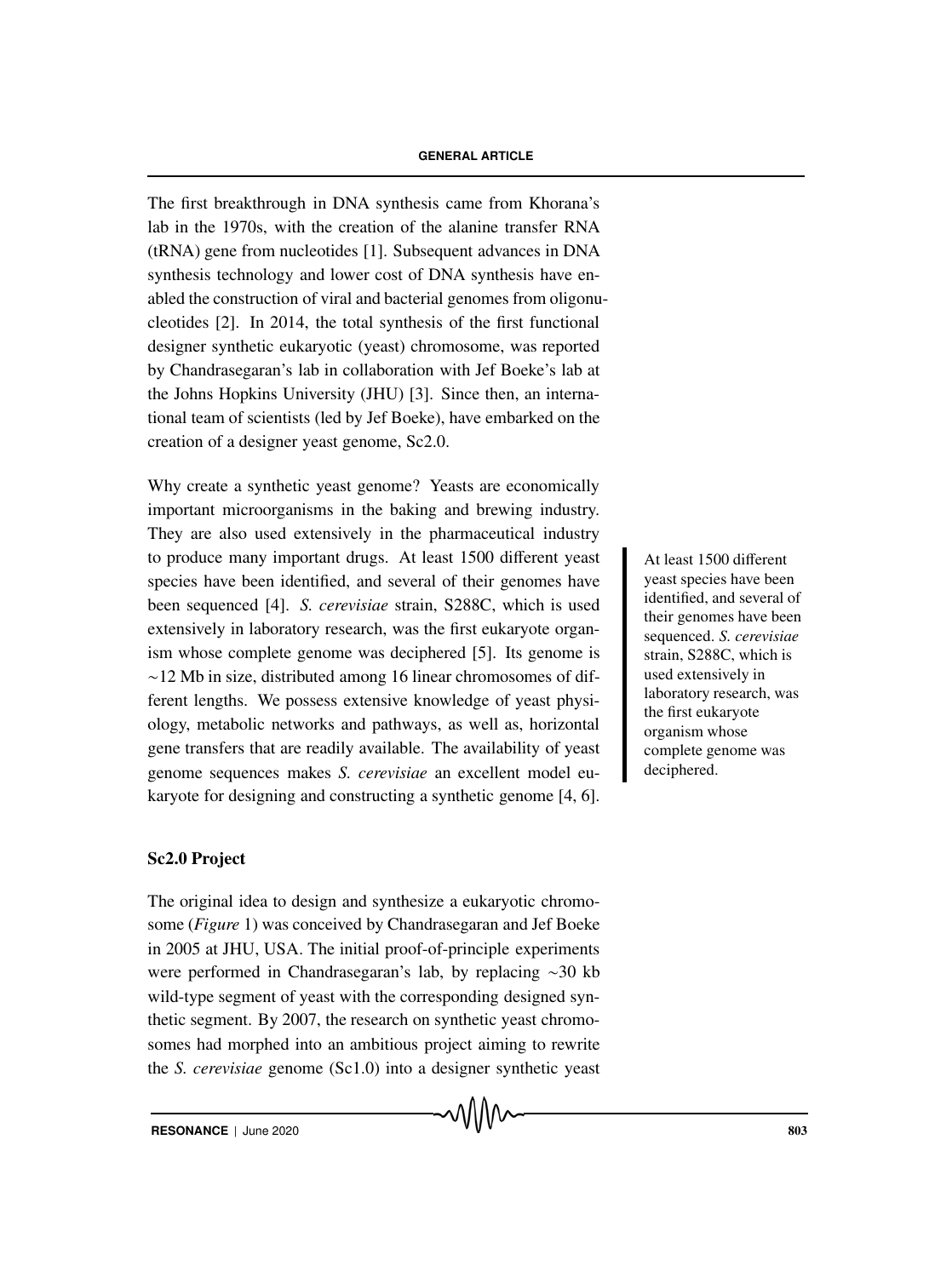Figure 1. Schematic of a typical yeast chromosome and its parts.







version (Sc2.0). Joel Bader was brought into the team a few years later, to develop the software needed to design and construct chromosome-sized fragments *in silico*.

A global effort is currently underway to build the Sc2.0 genome. Individual synthetic yeast chromosomes are being assembled in several laboratories around the world.

A global effort is currently underway to build the Sc2.0 genome. Individual synthetic yeast chromosomes are being assembled in several laboratories around the world (*Figure* 2). The Sc2.0 genome has been designed using the open-source framework called *BioStudio* that enables the design, synthesis, and assembly of chromosomesized fragments, starting with oligonucleotides [7].

Three principles guided the design of the Sc2.0 genome: (1) it should result in a (near) wild-type phenotype and fitness; (2) it should lack destabilizing elements to avoid being unstable or undergo rearrangements; and (3) it should have genetic flexibility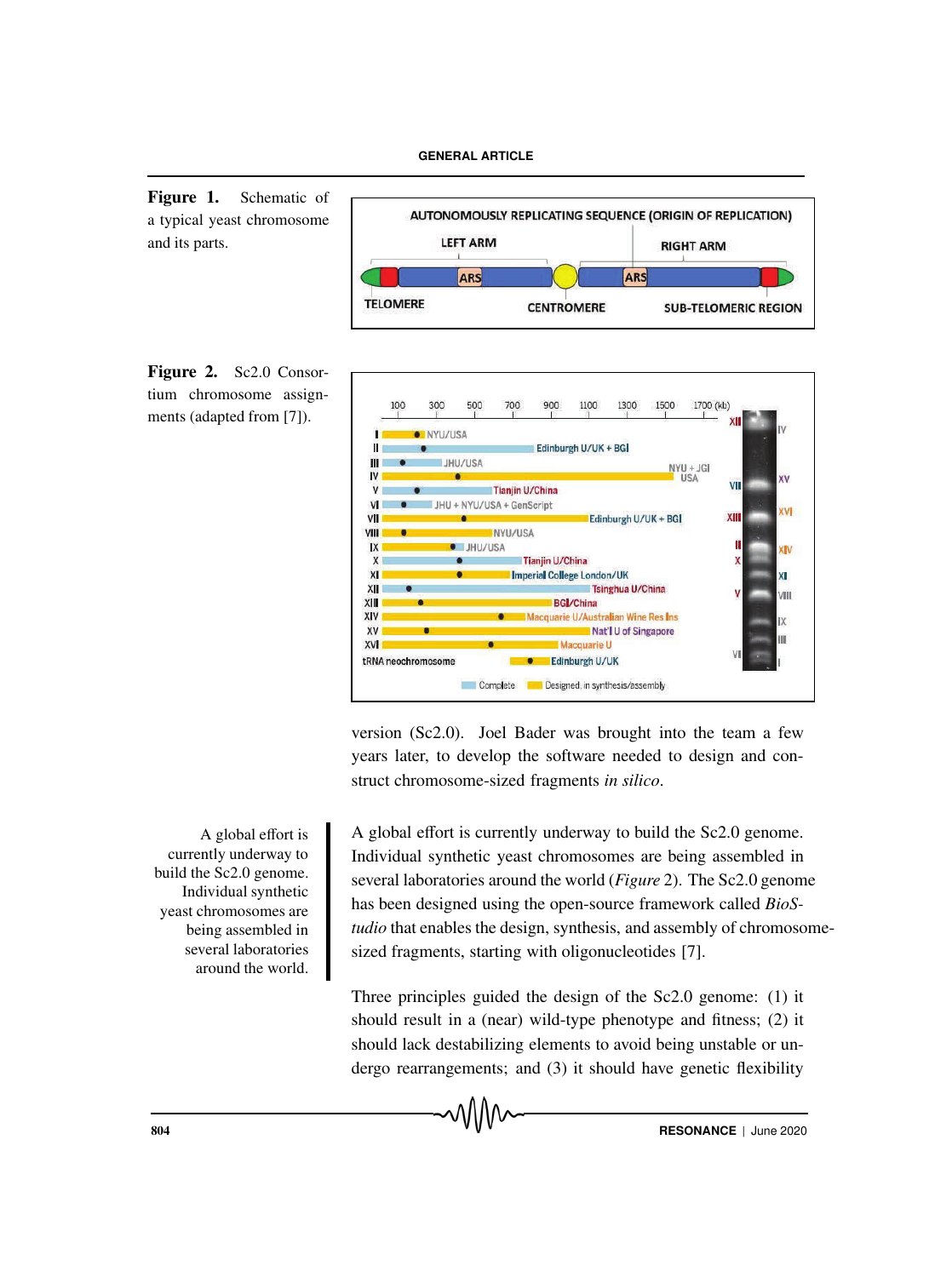to facilitate future studies. In other words, the synthetic Sc2.0 yeast strain should retain the near wild-type (Sc1.0) cell fitness and phenotype after the introduction of all the contemplated design changes and genome alterations. But, how does one go about designing a Sc2.0 genome that will facilitate future studies? Yeast contains about 6000 genes, and almost 5000 of these Yeast contains about are non-essential when disrupted individually. We decided to flank all non-essential genes with loxPsym sites. Once the Sc2.0 genome is built, the synthetic Sc2.0 strain could be treated with Cre recombinase for various time intervals and screened for survivors. PCRTag analysis (see below) and sequencing the genomes of survivors, would reveal what combinations of the non-essential genes have been deleted from the starting Sc2.0 genome, and thereby, enable us to infer the minimal set of genes (minimal genome) required for yeast viability.

## *In Silico* Design of the Sc2.0 Genome Using *BioStudio*

Suggestions for the types of changes to be incorporated into the Sc2.0 genome were obtained by Jef Boeke from the community of yeast researchers. Only conservative changes were included, as more drastic changes could result in 'dead' yeast. Thus, the synthetic yeast should have the same cell fitness as the wild-type and grow normally, is an obvious minimal requirement for the Sc2.0 strain. The design changes include: (1) Replacement of all stop codons from TAG into TAA; (2) Introduction of loxPsym sites at 3' end of all the non-essential genes and large deletions; (3) Removal of long terminal repeats (LTRs), introns, transposons, retrotransposons and sub-telomeric regions; (4) Relocation of all tRNA genes into a new 17th yeast chromosome called the "neochromosome"; (5) Introduction of PCRTags, which are used to distinguish the wild-type sequence from the synthetic sequence, is done by incorporating recoded sequences into ORFs using degenerate codons; and (6) Introduction or deletion of restriction enzyme sites by base substitutions within ORFs to facilitate assembly of the synthetic chromosomes (*Box* 1).

6000 genes, and almost 5000 of these are non-essential when disrupted individually.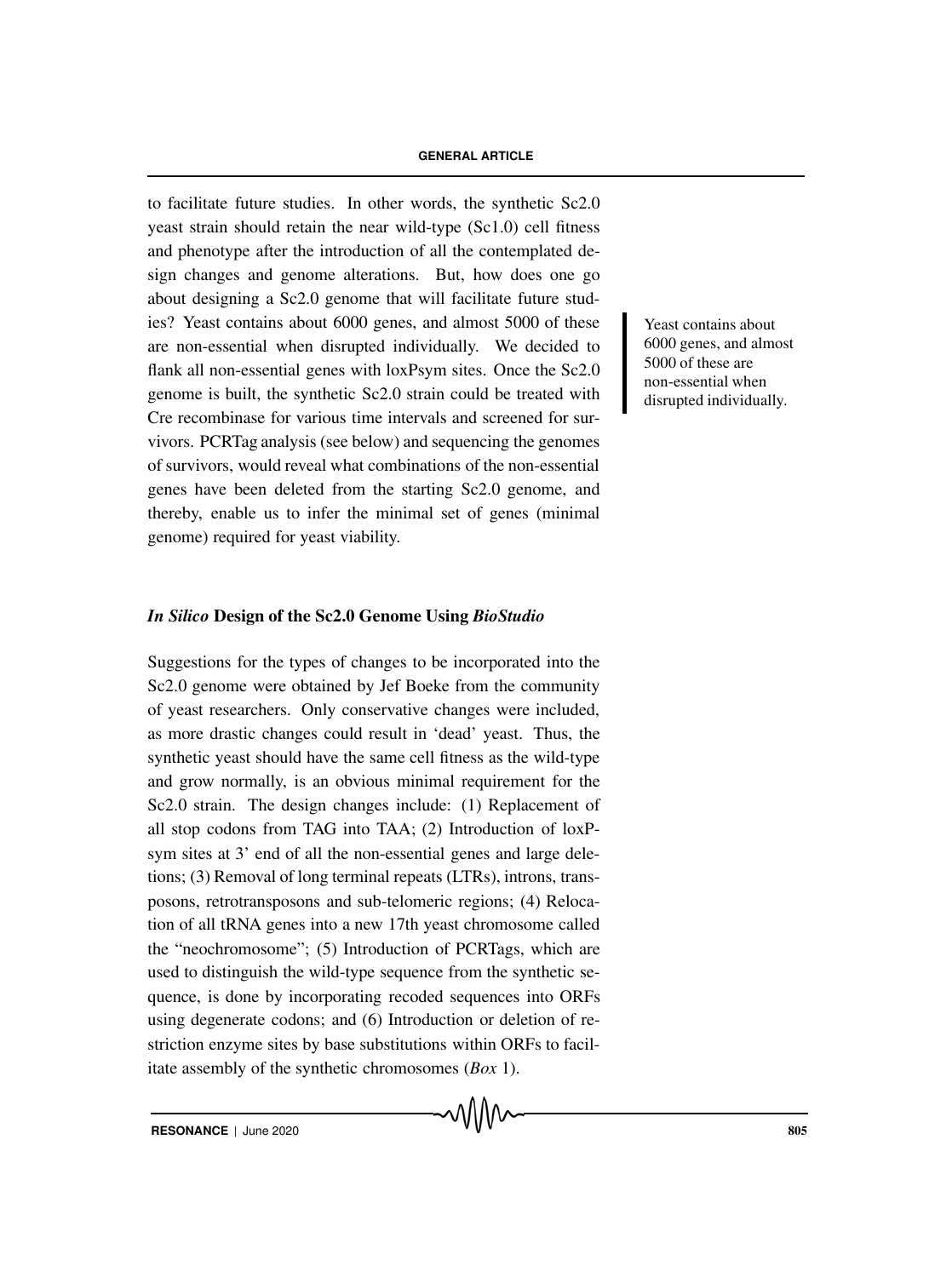| <b>Elements removed</b>                              | Transfer RNA (tRNA) genes, Transposons (Ty), long terminal repeats<br>(LTRs), introns, and sub-telomeric sequences.                                                                                                                                                                                                                                                                                                                                                                                                                                                                                                                                                                                                        |
|------------------------------------------------------|----------------------------------------------------------------------------------------------------------------------------------------------------------------------------------------------------------------------------------------------------------------------------------------------------------------------------------------------------------------------------------------------------------------------------------------------------------------------------------------------------------------------------------------------------------------------------------------------------------------------------------------------------------------------------------------------------------------------------|
| Elements relocated to<br>extrachromosomal ar-<br>ray | tRNA genes are translocated on to a 17th yeast chromosome, called a<br>neochromosome.                                                                                                                                                                                                                                                                                                                                                                                                                                                                                                                                                                                                                                      |
| <b>Elements replaced</b>                             | (1) TAG stop codons were replaced by TAA. Removal of the TAG stop<br>codons from the synthetic genome allows for future genetic code ma-<br>nipulation. (2) The telomeres were specified by a minimal 'universal<br>telomere cap' comprising 305 bp of repeated $T(G)_{1-3}$ sequence. (3)<br>Single synonymous codons were used to incorporate unique restriction<br>sites (or delete sites) to facilitate synthetic chromosome assembly. (4)<br>Short stretches of synonymous codons (fewer than ten codons) were re-<br>coded to generate 'PCR-Tags' that serve as the basis for PCR primer<br>design. PCR-Tags are used to quickly distinguish wild-type from syn-<br>thetic sequence by selective PCR amplifications. |
| <b>Elements introduced</b>                           | Symmetrical loxP (loxPsym) sites were inserted in the 3' UTR of all<br>non-essential genes as well as at synthetic landmarks such as sites of<br>LTR and tRNA deletion or flanking the centromere. LoxPsym sites<br>lack the directionality of canonical loxP Cre recombinase sites and can<br>align in two orientations. Therefore, both inversions and deletions are<br>possible during SCRaMbLE using Cre recombinase.                                                                                                                                                                                                                                                                                                  |
| <b>Elements not changed</b>                          | Gene order was preserved in Sc2.0 to prevent incorporation of a<br>non-permissible configuration.<br>Induction of SCRaMbLE results in<br>changes in gene order and chromosome/genome structure. All recov-<br>ered SCRaMbLEd yeasts will have viable genome structures.                                                                                                                                                                                                                                                                                                                                                                                                                                                    |

<sup>∗</sup>Changes made to the Sc2.0 genome are same as those incorporated into synIII chromosome [3].

The completely redesigned Sc2.0 genome is a highly modified version of the *S. cerevisiae* genome, with a reduction in the size

**806 RESONANCE** | June 2020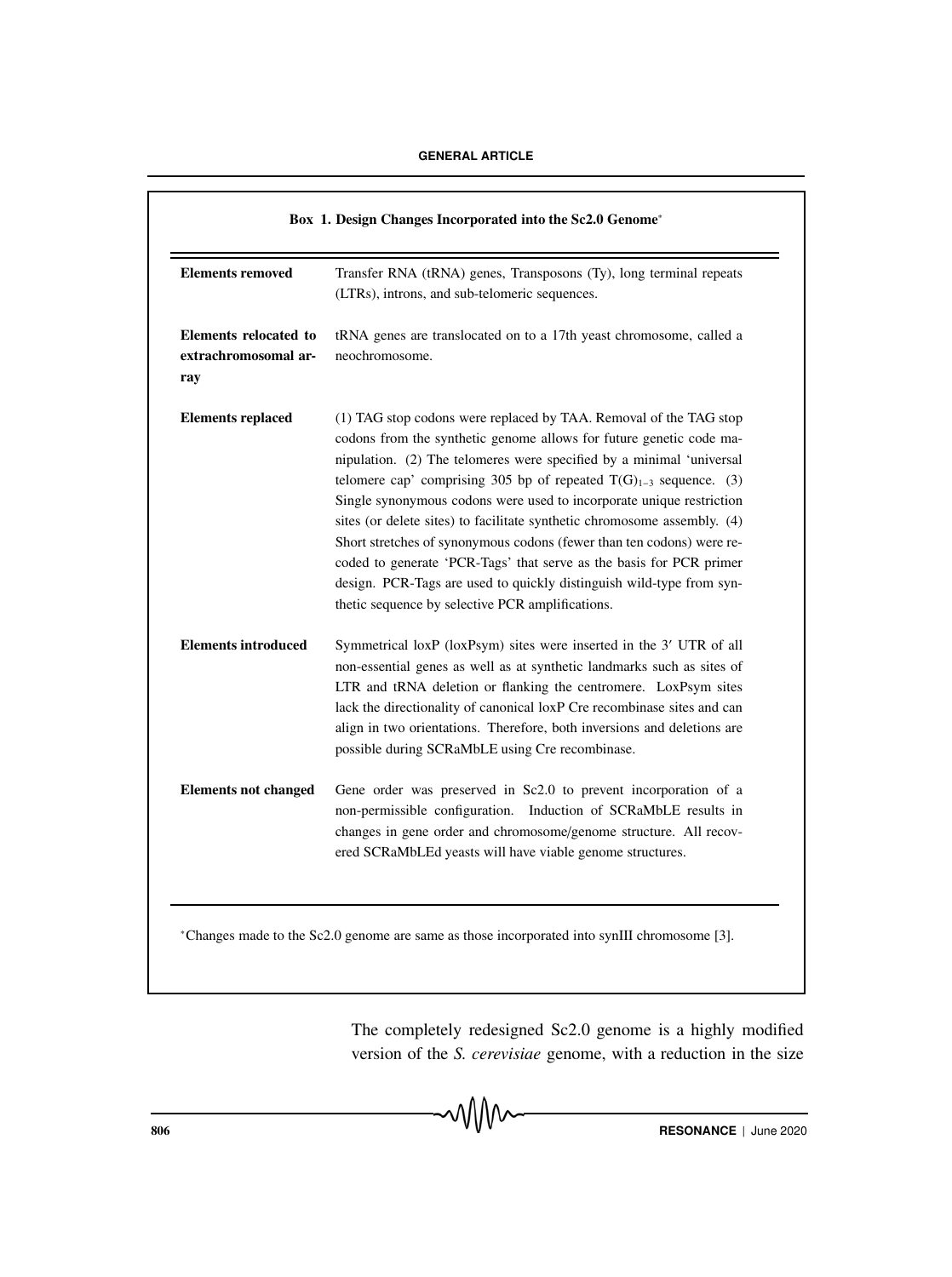of ∼1.1 million base pairs that are about 8% of the native genome. Deletions, insertions, and other alterations of Sc2.0 chromosome design were implemented using *BioStudio*. The software was specifically developed for eukaryotic genome design. It incorporates design modifications from nucleotides to genome-scale and enforces version control to systematically track edits.

## Workflow for the Construction of Sc2.0 Chromosomes

Conceptually, the hierarchical synthesis of the designer Sc2.0 genome is quite simple. First, the synthetic chromosomes are designed by incorporating all the desired changes based on the native *S. cerevisiae* chromosome sequences. Second, the designed chromosomes are compiled into overlapping 750 bp building blocks (BBs), which are then assembled in yeast into ∼2–4 kb minichunks with one BB overlap with its neighbours. Alternatively, overlapping 10 kb chunks could be purchased from commercial vendors. Third, an iterative strategy with alternating genetic markers is used to replace the wild-type sequences of native chromosomes with corresponding synthetic minichunks (or chunks) by SwAP-In (switching auxotrophies progressively for integration) method that employs homologous recombination (*Figures* 3 and 4) [7]. This works well in yeast because it is a highly recombinogenic organism. Fourth, to achieve complete Sc2.0 genome synthesis, individual synthetic chromosomes that are being built by the Sc2.0 Consortium teams around the world (16 synthetic yeast chromosomes and the neochromosome), will be consolidated into a single yeast strain in a final step.

## JHU 'Build-a-Genome' Course

The Sc2.0 project offered an excellent framework for undergradu-<br>The Sc2.0 project offered ate student participation in cutting-edge interdisciplinary research. Construction of eukaryotic genomes requires synthesis that is orders of magnitude higher than the synthesis of entire viral or prokaryotic genomes. The high-throughput Sc2.0 project served as an ideal platform to pursue synthesis of *S. cerevisiae* chromo-

an excellent framework for undergraduate student participation in cutting-edge interdisciplinary research.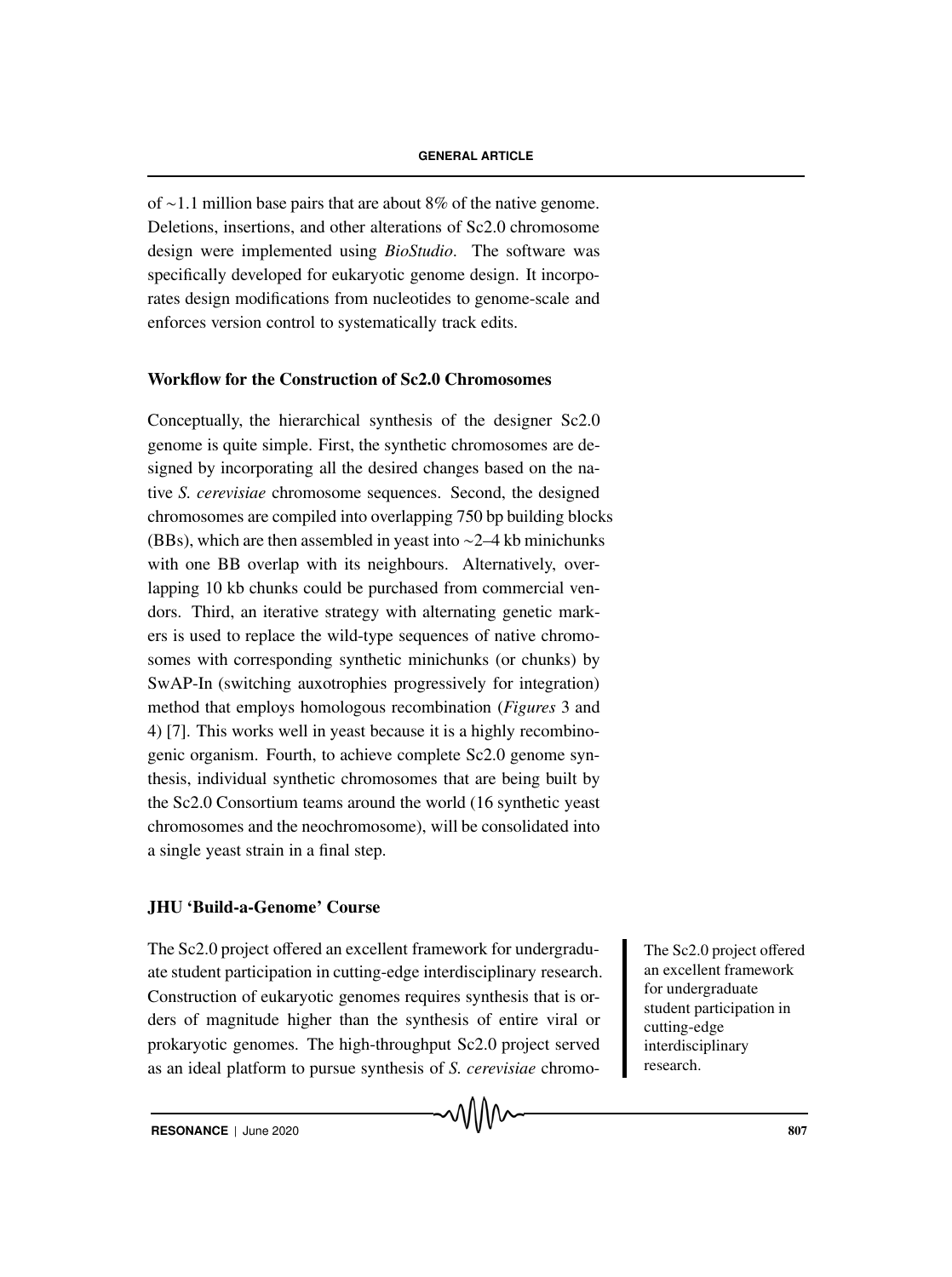

Figure 3. Diagram of a yeast chromosome undergoing homologous recombination with a donor segment.

> somes in an undergraduate laboratory setting, in the JHU Build-A-Genome (BAG) course [9]. The students are exposed to the engineering of biology on a genome-wide scale while focusing on a limited region of the genome. SynIII and several other synthetic sequences were designed and ordered from commercial suppliers in the form of oligonucleotides. The undergraduates in BAG course assembled the oligonucleotides into ∼750 bp BBs. Once trained in the assembly of such DNA BBs by PCR, the students readily accomplish high-yield gene synthesis and assembly of larger ∼10 kb fragments. The undergraduates become technically proficient and are capable of adapting the gained knowledge from BAG course to independent research after their participation. Regular lab meetings in the BAG class help to prepare them in critical thinking and for future roles in laboratory research.

## Debugging

Because of our incomplete understanding of yeast genetics and biology, the design changes of the Sc2.0 genome have the potential to introduce unintended consequences in transcription and translation, which could affect cell fitness and genotype, leading to growth defects ("bugs"). In such cases, correction of the bugs is a crucial component of the workflow to restore normal growth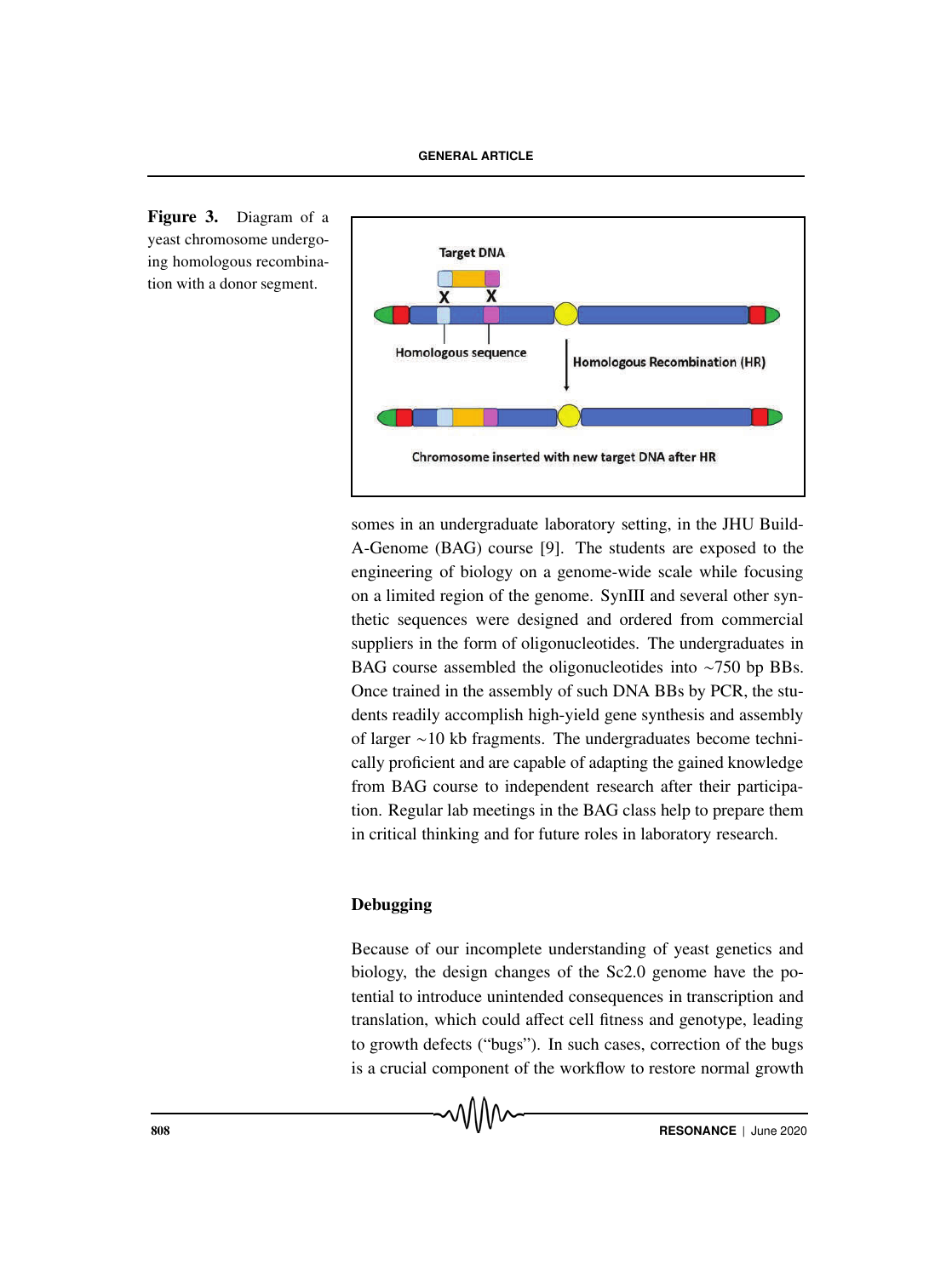

to the synthetic yeast strains. In many instances, debugging could be done by just reverting back to the wild-type sequence within the Sc2.0 genome. In other instances, the construction process itself could introduce sequence changes such as insertion, deletion or silence base-pair changes into Sc2.0; if these mistakes do not result in growth defects, it is not essential to correct them. Thus, debugging is a critical step for the successful construction and assembly of the synthetic yeast chromosomes and the Sc2.0 genome. The debugging performed on individual synthetic yeast chromosomes that were completed by 2017 are listed in *Table* 1.

## Consolidating the Synthetic Chromosomes into the Sc2.0 Yeast Strain

For final successful completion of the Sc2.0 genome, all the 16 synthetic chromosomes (synI-synXVI which are constructed in discrete yeast strains), and the neochromosome need to be consolidated into a single yeast strain. To this end, a conditional chromosome destabilization strategy to generate Sc2.0 polysynthetic

Figure 4. Workflow for the constructing the synIII chromosome. (A) Building block (BB) synthesis. 750 bp BBs (purple) were synthesized from oligonucleotides by JHU students in the BAG course. (B) Assembly of minichunks. 2–4 kb minichunks (yellow) were assembled by HR in S. cerevisiae. Adjacent minichunks were designed to encode overlap of one BB to facilitate downstream assembly steps. Minichunks were flanked by a rare cutting restriction enzyme (RE) site, *Xma*I or *Not*I. (C) Direct replacement of native yeast chromosome III with pools of synthetic minichunks. Eleven iterative one-step assemblies and replacements of native genomic segments of yeast chromosome III were carried out, using pools of overlapping synthetic DNA minichunks and alternating genetic markers (LEU2 or URA3), which enabled complete replacement of native III with synIII (adapted from [3]).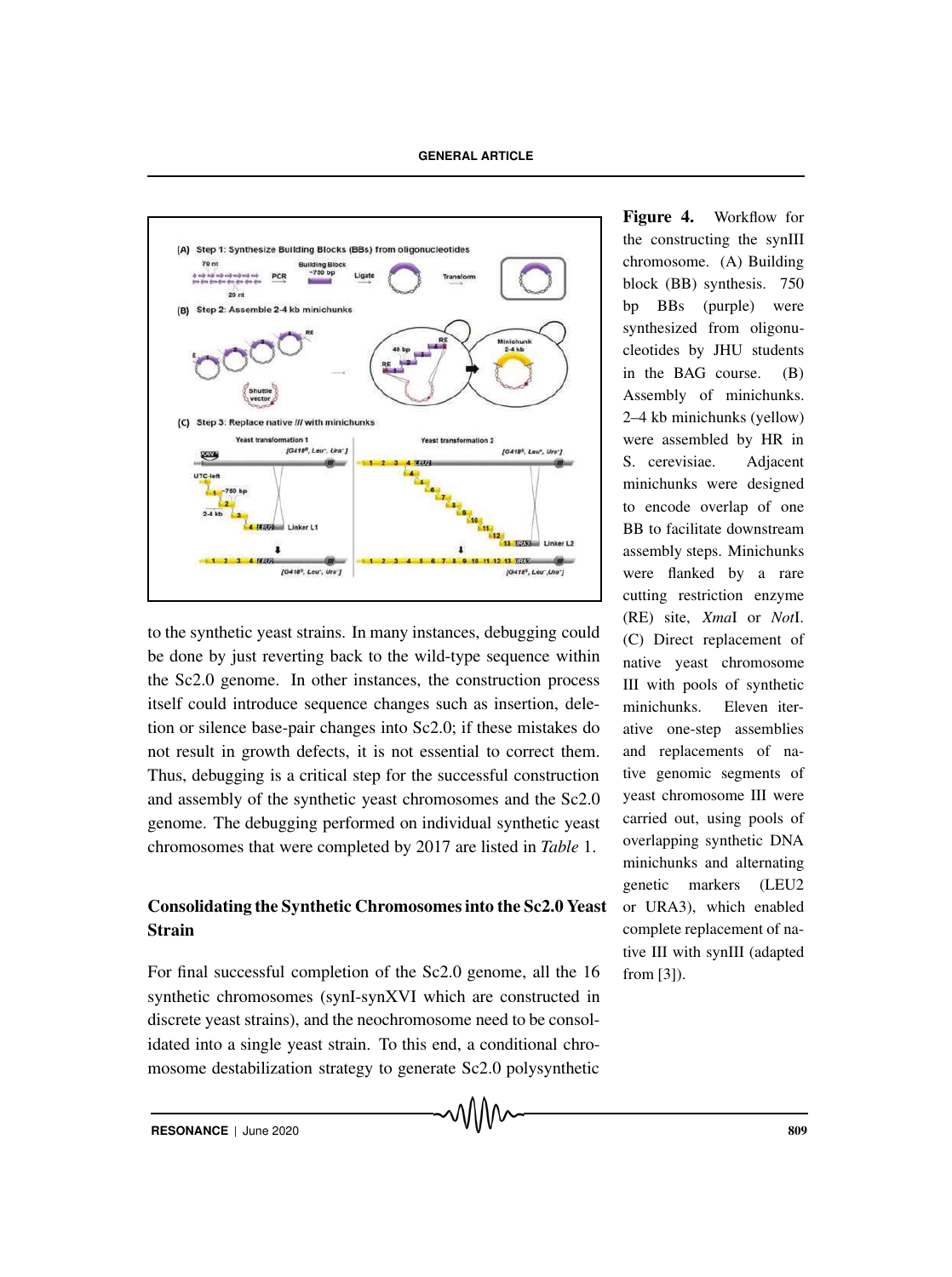| SI.<br>No. | Synthetic<br>Chromosome<br>number | Size<br>(bp) | Laboratory where the<br>work was performed                     | <b>Remarks</b>                                                                                                                                                | <b>Growth defect</b>                                                                                                                                                                                                                                 | <b>Debugging</b>                                                                                                                                                  | Ref    |
|------------|-----------------------------------|--------------|----------------------------------------------------------------|---------------------------------------------------------------------------------------------------------------------------------------------------------------|------------------------------------------------------------------------------------------------------------------------------------------------------------------------------------------------------------------------------------------------------|-------------------------------------------------------------------------------------------------------------------------------------------------------------------|--------|
| 1.         | SynIII                            | 272,871      | Srinivasan Chandrasegaran<br>JHU, USA                          | Reported the synthesis of the first<br>functional designer synthetic<br>eukarvotic chromosome                                                                 | No growth defect                                                                                                                                                                                                                                     | No debugging                                                                                                                                                      | $[3]$  |
| 2.         | SynII                             | 770,000      | Huanming Yang,<br>BGI-Shenzhen, China                          |                                                                                                                                                               | Recoding of TS10 gene and NCL1 with<br>URA3 marker integration affected the<br>growth.                                                                                                                                                               | Normal growth was<br>restored by reintroduction<br>of native sequences.                                                                                           | [4]    |
| 3.         | SynV                              | 536,024      | Ying-Jin Yuan,<br>Tianjin University, China                    | Mistakes were corrected by<br>CRISPR-mediated editing. A fully<br>functional ring shaped synV<br>derivative was also made by end<br>joining of its telomeres. | YER187W and YER188W that encodes<br>for a replicative helicase and encode for<br>sub-telomeric gene respectively,<br>showed decreased expression.                                                                                                    | All variants were corrected<br>by back cross to the wild<br>type.                                                                                                 | $[10]$ |
| 4.         | SynVI                             | 242,745      | Jef Boeke, NYU, USA                                            |                                                                                                                                                               | Growth defect was due to synonymous<br>coding changes in the PRE4 (YFR050C)<br>gene, which encodes an essential<br>proteasome subunit. And alteration of<br>the HIS2 transcription start site due to<br>tRNA deletion and loxPsym site<br>insertion. | Growth defect was<br>corrected by introducing<br>SYN-WT. PRE4 allele in the<br>triple-syn strain. Deleted<br>tRNA genes will be<br>restored by<br>'neochromosome' | [8]    |
| 5.         | i) SynIXR                         | 91,000       | Jef Boeke, NYU, USA                                            | Reported completion of a synthetic<br>chromosome arm                                                                                                          | No defect                                                                                                                                                                                                                                            | No debugging                                                                                                                                                      | $[11]$ |
|            | ii) SynIXL                        | 315,000      | Srinivasan Chandrasegaran,<br>JHU, and Jef Boeke, NYU,<br>USA. | Ongoing project in the lab                                                                                                                                    |                                                                                                                                                                                                                                                      |                                                                                                                                                                   | $\sim$ |
| 6.         | SynX                              | 707,459      | Ying-Jin Yuan,<br>Tianjin University, China                    | Pooled PCRTag mapping (PoPM)<br>was used to identify the growth<br>defect                                                                                     | FIP1 ORF was affected by PCRTag<br>recoding and introduction of a loxPsym<br>site affected the promoter function of<br>nearby gene ATP2                                                                                                              | Corrected by<br>reintroduction of native<br>sequences.                                                                                                            | [6]    |
| 7.         | SynXII                            | 976,067      | Junbiao Dai,<br>Tsinghua University, China                     | SynXII was assembled by a two-<br>step method: 1) megachunk<br>integration; and 2) meiotic<br>recombination-mediated assembly                                 | Removal of tRNA gene (TRR4). GAS2<br>and AHP1 genes were down regulated<br>due to the incorporation of recoded<br>sequence for the PCRTags.                                                                                                          | Corrected by<br>reintroduction of the<br>native sequences.                                                                                                        | $[12]$ |

Table 1: Completed Sc2.0 chromosomes by laboratories around the world.

(poly-syn) chromosome strains, called an "endoreduplication intercross" was developed (*Figure* 5). Briefly, intercross was carried out between two opposite mating type of yeast strains such as such MATa and MAT $\alpha$ . Each strain (also called double-syn strain) is with a pair of synthetic chromosomes and a modified native chromosome. MATa strain is with synVI/synIXR and native III, while  $MAT\alpha$  is with synIII/synVI and native IX. The native chromosomes are integrated with a pGAL1-CENx gene. GAL1 promoter is used to destabilize the adjacent centromere, and the integrated plasmid also carries an adjacent URA3 gene for selection against 5' fluoroorotic acid (5-FOA). This approach simultaneously disrupts the centromere function of two specified native chromosomes in a doubly heterozygous diploid synthetic strain to generate a "2n–2" strain. In diploid yeast cells, each chromosome can be individually lost, to yield hemizygotes for the destabilized chromosome. Such 2n–2 strains endoredu-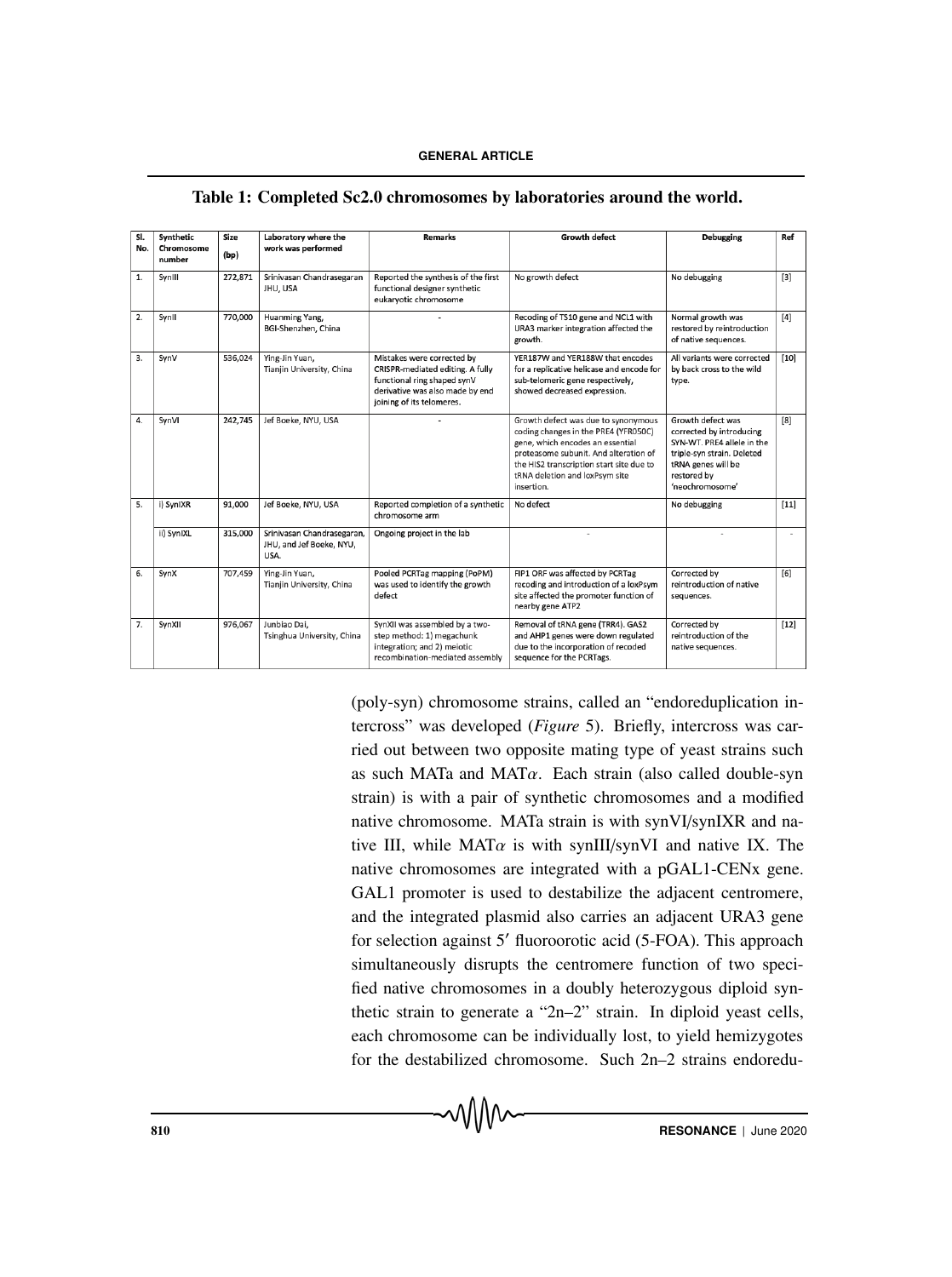

plicate the remaining single destabilized chromosomes to generate the 2n state. After the strains are crossed, induction of the GAL1 promoter by galactose leads to destabilization of the native chromosomes to yield hemizygotes (2n–2) for the corresponding synthetic chromosomes, which after endoreduplication generated the 2n state. The desired haploid poly-synchromosome strains were generated by sporulation of these cells, followed by dissection. Using this method, poly-syn chromosome yeast strains encoding two (synIII/synVI; synIII/synIXR; synVI/synIII) and three synthetic chromosomes (synIII/synVI/synIXR), respectively, were generated from individual synVI, synIII, and synIXR strains. All combinations of synthetic chromosomes were capable of directing the growth of diploid yeast cells in the absence of the corresponding native chromosomes. In principle, using this strategy, any pair of Sc2.0 chromosomes may be consolidated into a single strain without the need for sequence alteration.

# SCRaMbLEing of synV Enables Host Strain Improvements for Metabolic Engineering

SCRaMbLE (Synthetic Chromosome Recombination and Modification by LoxP-mediated Evolution) of synthetic yeast strains by exposing to Cre recombinase, enables one to rapidly induce recombination events that lead to extensive rearrangements between specific loxPsym sites (*Figure* 6). SCRaMbLEing of genomes allows one to investigate if and how gross rearrangements lead to

Figure 5. Endoreduplication intercross of the synthetic chromosome containing yeast strains to consolidate all three synthetic chromosomes such as synIII, synVI and synIXR into one strain (synIII/synVI/synIXR).

Intercross was carried out between two opposite mating type of yeast strains such as such MATa and MATα. Each strain (also called double-syn strain) is with a pair of synthetic chromosomes and a modified native chromosome. MATa strain is with synVI/synIXR and  $MAT\alpha$  is with synIII/synVI. After the strains are crossed, destabilization of the native chromosomes yielded hemizygotes (2n-2) for the corresponding synthetic chromosomes. These are capable of endoreduplication to generate a 2n state and can be sporulated. By sporulation and dissection, haploid polysynchromosome strains were generated (adapted from [7]).

**RESONANCE** | June 2020 811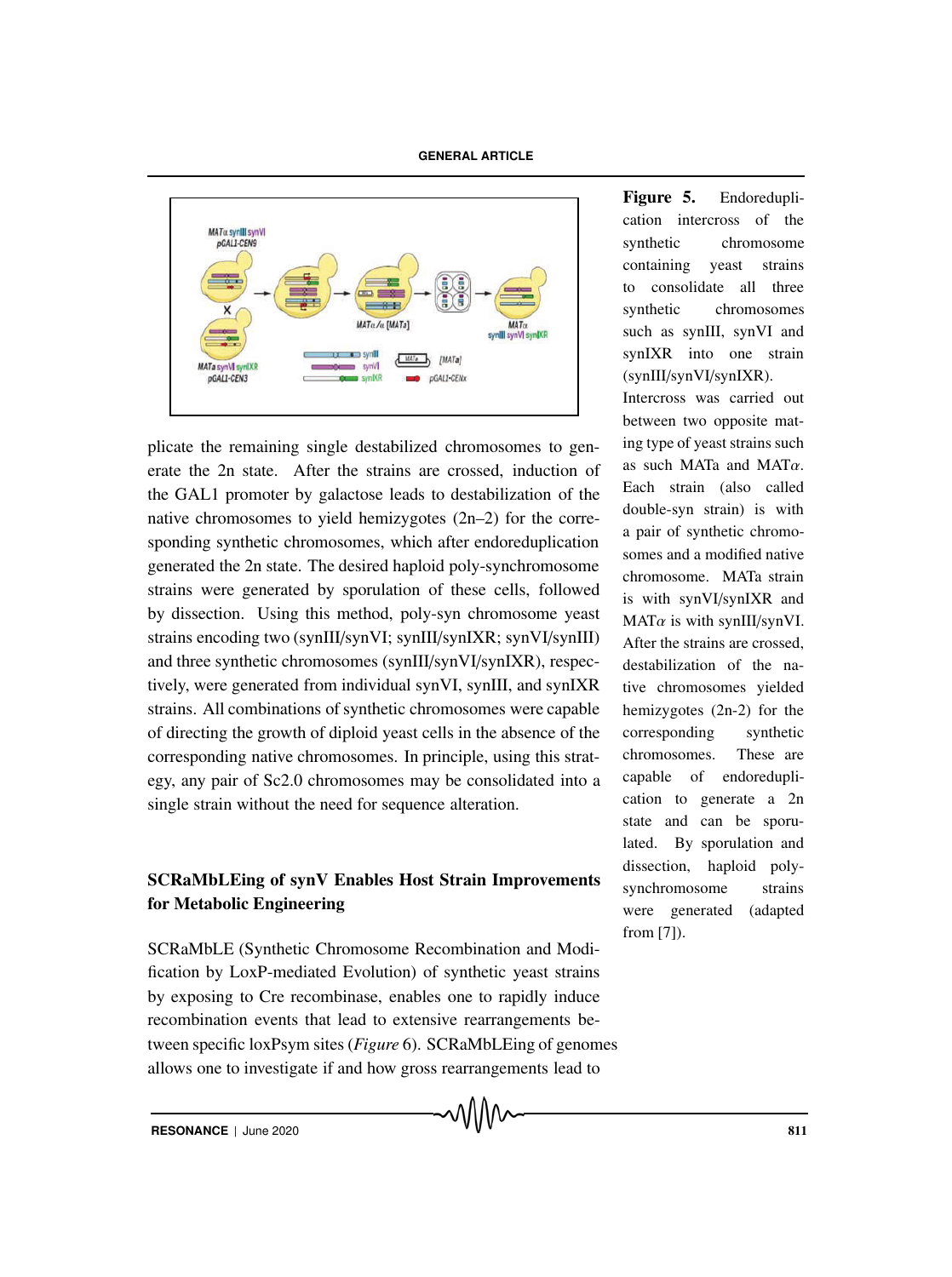Figure 6. Synthetic chromosome rearrangement and modification by loxP-mediated evolution (SCRaMbLE) of the synIII strain. Examples of inversion, translocation and deletion products resulting from Cre recombinase treatment of synIII strain are shown (adapted from [2]).



phenotypic changes (scramblotypes) (*Figure* 7). It offers a new way to create very efficient microorganisms for metabolic engineering. Ellis group in the UK showed that scrambling of the synV chromosome rapidly generates new, improved host strains for diverse heterologous pathways, such as for violacein and penicillin biosynthesis and for xylose utilization [13]. This research lays the foundation for how synthetic yeast chromosomes and Sc2.0 genome, could be used in metabolic engineering of heterologous pathways to achieve productivity improvements in a fast and simple way.

Completed Synthetic Chromosomes

In 2017, Sc2.0 consortium teams reported complete synthesis and assembly of 6.5 individual yeast chromosomes, each of which is available as discrete yeast strains. Furthermore, consolidation of 2.5 synthetic chromosomes (synIII, synVI and synIXR) into a single yeast strain has also been reported by the endoreduplication

In 2017, Sc2.0 consortium teams reported complete synthesis and assembly of 6.5 individual yeast chromosomes, each of which is available as discrete yeast strains.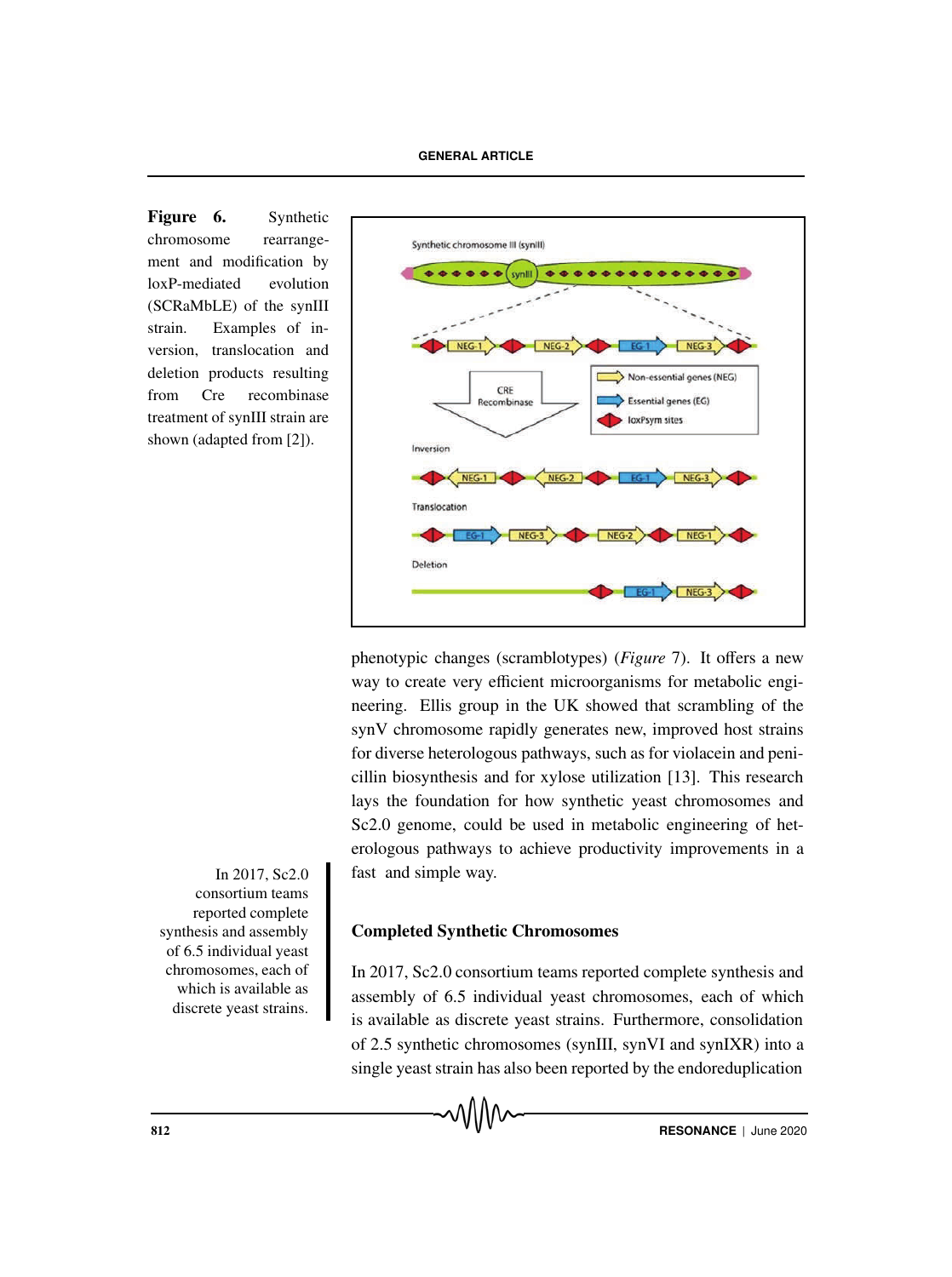

Figure 7. Schematic of new phenotypes (scramblotypes) arising from SCRaMbLEing (after Cre recombinase treatment) due to inversion, translocation and deletion products at loxPsym sites.

cross [8]. The consolidated synthetic yeast strain also shows near wild-type cell fitness and phenotype, indicating high tolerance of the *S. cerevisiae* genome for genetic manipulation and genome plasticity.

## Summary

The complete design and synthesis of several synthetic yeast chro-<br>The complete design and mosomes have established *S. cerevisiae* as the basis for designer eukaryotic genome biology. Consolidation of multiple synthetic yeast chromosomes in a single yeast strain bodes well for successful completion of the Sc2.0 genome. The usefulness of synthetic chromosomes (and the eventual Sc2.0 genome) has already been proven by scrambling synV synthetic strain to achieve host strain improvements in metabolic engineering. The high tolerance of *S. cerevisiae* genome, and living systems in general, for genetic manipulation, genomic plasticity and genome modification is truly amazing!

synthesis of several synthetic yeast chromosomes have established *S. cerevisiae* as the basis for designer eukaryotic genome biology.

## Acknowledgement

Professor S Chandrasegaran was supported by a 2017–2018 US Fulbright–Nehru Scholar Academic and Research Excellence Award. His host institution was the Indian Institute of Science, Bangalore, India. He worked in Professor D. N. Rao's lab in the Department

√∖∖∖∧∼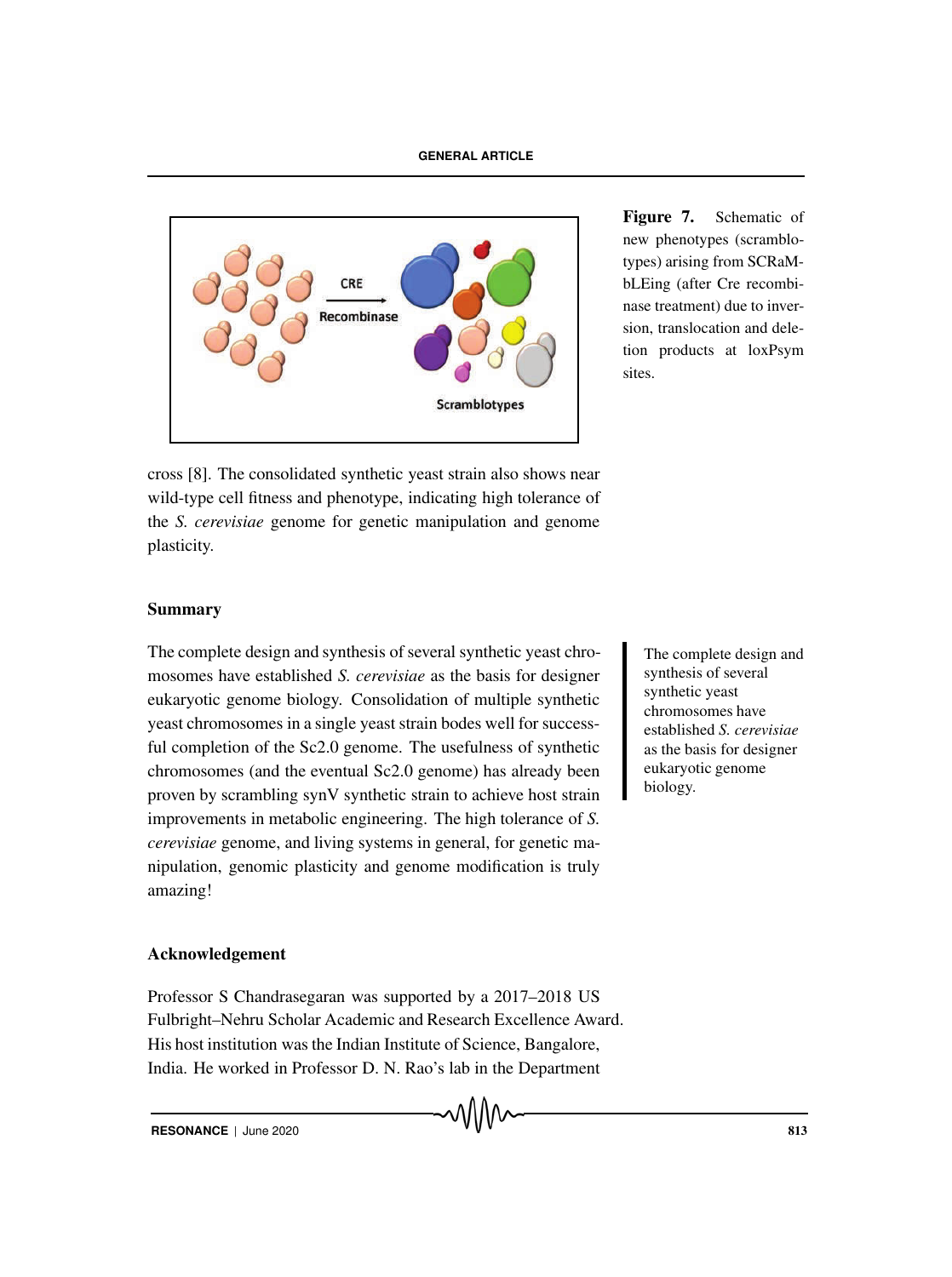## of Biochemistry.

## Box 2. Glossary

Auxotroph: A mutant organism that requires a particular additional nutrient which the wild-type strain does not.

Conservative changes: Substitution of one amino acid by another, possessing similar biological properties. Degenerate codons: Multiple codons that specify the same amino acid.

Diploid/haploid cells: Cells containing two sets (2n) of chromosomes are called diploid (2n), and those containing one set (n) are called haploid.

Endoreduplication: Replication event where the mitosis is incomplete, which results in increased nuclear content and chromosomes.

Genotype: Genetic information present within a cell of an organism. It contributes to the physical attributes of the organism.

Heterozygous: A gene having two different types of alleles for a specific trait.

*In silico*: Experiments that use computational methods to study DNA and protein sequence data, structure and function.

Introns: Non-coding regions of DNA within genes that initially were identified as non-essential; some of which were later shown to have regulatory functions.

loxPsym site: Symmetrical loxP sites are 34 base pairs (bp) in length and consists of two 13 bp inverted repeats separated by an 8 bp spacer region. Cleavage and strand exchange of recombining loxP sites, occurs within the spacer region.

Long terminal repeats (LTRs): Identical long stretches of DNA that are present in hundreds to thousands of copies at the 5' and 3' ends of retrotransposons and viral DNA Mating alpha $\alpha$ ) and 'a' allele: Haploid yeast contains two mating factors 'a' and ' $\alpha$ ', which are needed for successful mating cycles. Alpha allele produces  $\alpha$ -factor (pheromones), which makes 'a' allele containing yeast cells to protrude a projection towards  $\alpha$ -factor producing cells for mating.

Mb (Megabase) and Kb (kilobase): Measures length of genomic sequences.1Mb =  $106$  bases;1 Kb =  $103$ bases

Metabolic engineering: Process of manipulating genes within an organism in order to increase production of the desired compounds.

Open reading frame (ORF): The coding region of genes, which begin with a start codon and ends with a stop codon.

PCRTags: PCRTags are watermarks that are introduced into the synthetic genome in order to easily distinguish it from the wild-type sequence using PCR.

Phenotype: Observable physical characteristics of an organism are referred to as phenotype, which depends on the genotype. *Contd*.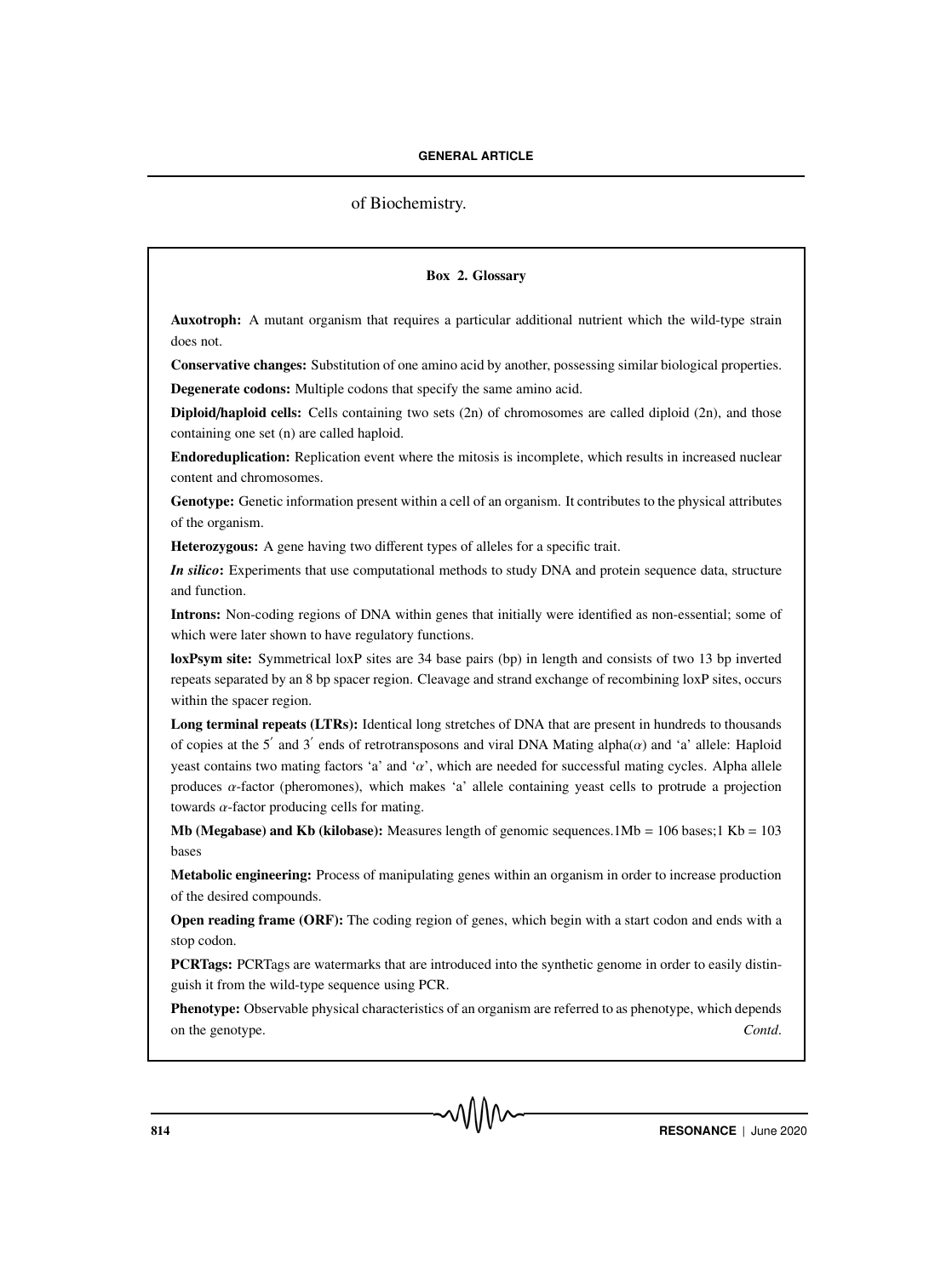Box 2. *Contd*.

Proteomics: Study of the complete set of proteins produced by a cell.

Retrotransposons: DNA segments that use "copy and paste mechanism" to amplify themselves within a genome. These DNA segments are first transcribed to RNA, then reverse transcribed to DNA, and then inserted into the genome at different target sites.

Silent mating loci: Segment of the chromosome that is responsible for the switching of mating 'a' cells to ' $\alpha$ ' cells and vice-versa in yeasts. Yeast cells carry additional silenced copy of both Mat a and Mat  $\alpha$  at the silent mating loci.

Silent mutations: Changes in one of the letters of a codon, which does not alter the amino acid.

**Transcription:** The process of copying genetic information from the DNA template to RNA is called transcription.

Transcriptomics: Study of the complete set of all RNA transcripts produced by a cell.

Translation: The process of protein synthesis from mRNA using ribosomes within a cell.

Transposons: DNA segments that move from one location to another within the genome, also known as "jumping genes".

## Suggested Reading

- [1] K L Agarwal, H Buchi, MH Caruthers, *et al*., Total Synthesis of the Gene for an Alanine Transfer Ribonucleic acid from Yeast, *Nature*, Vol.227, pp.27–34, 1970.
- [2] N Annaluru, S Ramalingam, S Chandrasegaran, Rewriting the Blueprint of Life by Synthetic Genomics and Genome Engineering, *Genome Biol*., Vol.16, pp.159, 2015.
- [3] N Annaluru, H Muller, L A Mitchell, *et al*., Total Synthesis of a Functional Designer Eukaryotic Chromosome, *Science*, Vol.344, pp.55–58, 2014.
- [4] Y Shen, Y Wang, T Chen, *et al*., Deep Functional Analysis of synII, a770 kilobase Synthetic Yeast Chromosome, *Science*, Vol.355, p.eaaf4791, 2017.
- [5] M Johnston, Genome Sequencing: The Complete Code for a Eukaryotic Cell, *Curr. Biol*., Vol.6, pp.500–503,1996.
- [6] Y Wu, B Z Li, M Zhao, *et al*., Bug Mapping and Fitness Testing of Chemically Synthesized Chromosome X, *Science*, Vol.355, p.eaaf4706, 2017.
- [7] S M Richardson, L A Mitchell, G Stracquadanio, *et al*., Design of a Synthetic Yeast Genome, *Science*, Vol.355, pp.1040–1044, 2017.
- [8] L A Mitchell, A Wang, G Stracquadanio, *et al*., Synthesis, Debugging, and Effects of Synthetic Chromosome Consolidation: synVI and Beyond, *Science*, Vol.355, p.eaaf4831, 2017.
- [9] J S Dymond, L Z Scheifele, S Richardson, *et al*., Teaching Synthetic Biology, Bioinformatics and Engineering to Undergraduates: the Interdisciplinary Build-a-Genome Course, *Genetics*, Vol.181, pp.13–21, 2009.